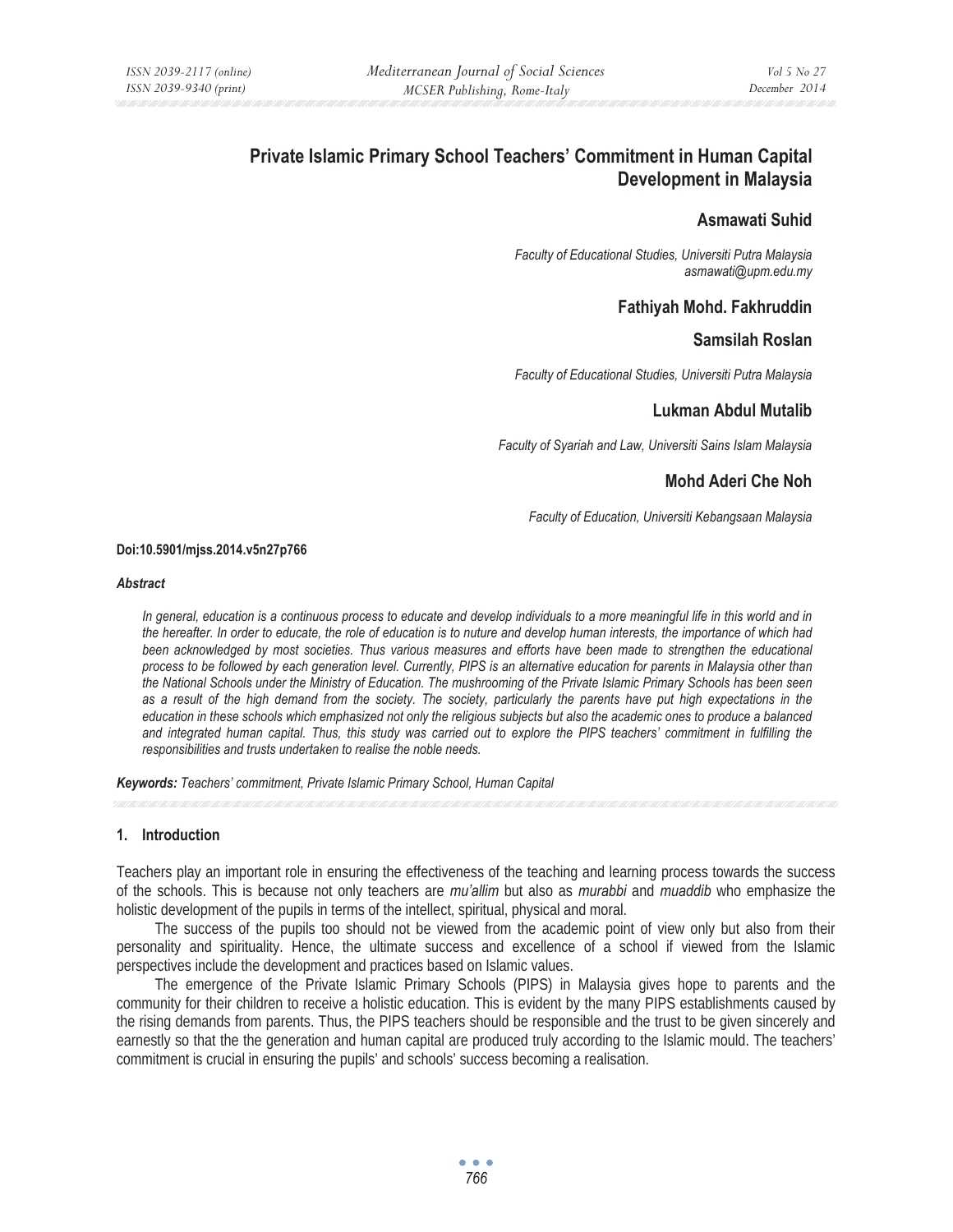## **2. Literature Review**

This section will discuss about the concept of education in Islam, the establishment of Private Islamic Primary Schools (PIPS) and the commitment of teachers in their job.

#### *2.1 The concept of education in Islam*

The human capital development is closely related to the Islamic Education. The word 'education' itself originated from the Arabic word ϰΑέ , which means 'fertile', 'increase' and 'improve'. Thus *tarbiyyah* or education is a human behaviour in caring, nurturing, and educating a person until he becomes better than before.

According to Profesor Said Ismail Ali, Islamic education is defined as an integrated system, sourced from the al-Quran, the sunnah of the Prophet (pbuh), experiences and experts' opinions with the aim of building the ideal human character who is able to create progress, instill servitude and assume responsibility of *khalifatullah fi al-Ard* (Said Ismail Ali 2007:16). Based on his definition, there are several key elements that form the Islamic education, i.e. firstly it is an integrated system. Integrated between the worldly and hereafter, between the physical, spiritual and emotional and between theory and practice. Secondly, Islamic education was sourced from the revelation and *ijtihad* (reasons). Revelations make it rigid in nature while *ijtihad* has an element of flexibility that may posssibly make it relevant and able to take on any current challenges. Thirdly, the aims or objectives are to build the ideal human personality. This personality is reflected through three main characteristics, i.e. creative and innovative minds in driving progress, character and a strong sense towards Allah SWT and mankind who govern them from greediness and selfishness and finally having leadership distinction appropriate to the concept of *khalifatullah fi al-Ard* in self, family , society and country.

Without doubt Islamic education leads to the formation of the human capital based on sublime faith. Among the unique features of Islamic education is building a strong relationship between man and Allah SWT. Actually this relationship will govern all human behaviour in their daily life. Whether alone or with friends, they will always be cautious so as not to get caught in things forbidden by Allah SWT. Basically, Islamic education instills fear of Allah SWT and of His wrath in the afterlife.

In general the aim of Islamic education is to build an admirable human personality as illustrated in the above concept of Islamic education. But in detail, it can be divided into two i.e. the goals in the individual context and the goals in the societal context (2007:101).

Individually, Allah revealed that every human being is responsible for what he did. Allah commanded which means, "and he will come to Us alone " (*Chapter* Maryam 19:80), "and each of them will come on the Day of Judgment alone" (*Chapter* Maryam 19:95), "indeed, you will definitely come to Us (on the Day of Judgment) alone as when We first created you" (*Chapter* al-An'am 6:94). The above verses clearly showed the individual human responsibility to Allah SWT. Among the aims of Islamic education in the indidual context are:

#### *2.1.1 Worship to Allah SWT*

This is the main aim. Allah commanded which means, "We did not create jinn and mankind other than they worship Us" (*chapter* al- Zariyaat 51:56). Worshipping Allah SWT will shape the *rabbani* characteristic as they have established a close relationship with Allah SWT. Allah warned which means, "Be ye faithful *Rabbaniyin (who only worship Allah – with complete knowledge and deeds), because you are always teaching the content of the Book of Allah, and because you have always studied (Chapter Ali Imran 3;79).* 

The worship to Allah SWT is not merely done to form correct understanding and confidence in Allah SWT but also to educate the noble characteristics, hygiene, health, self beauty and so on (Khalid Muhammad 2006:58). For example praying practices. Besides instilling the characteristics of humility and servitude to Allah SWT, it is also to remind us the importance of time, discipline, cleanliness, self purity, place and clothing, health, innate and physical beauty, to work together, cooperate, compromise, to live in a society and others.

#### *2.1.2 Adorn oneself with good character*

In this context the Prophet (pbuh) stated which means, "indeed, I am sent to perfect the noble character" (*Narrated by B*aihaqy). To perfect the character was the main message of the prophethood of Prophet Muhammad (pbuh). Character is the nature that self decorates the mankind, it is the spontaneous reactions that occur as a result of the intrinsic nature of the man himself. It develops gradually until it sticks strongly in the heart. Character is divided into three categories.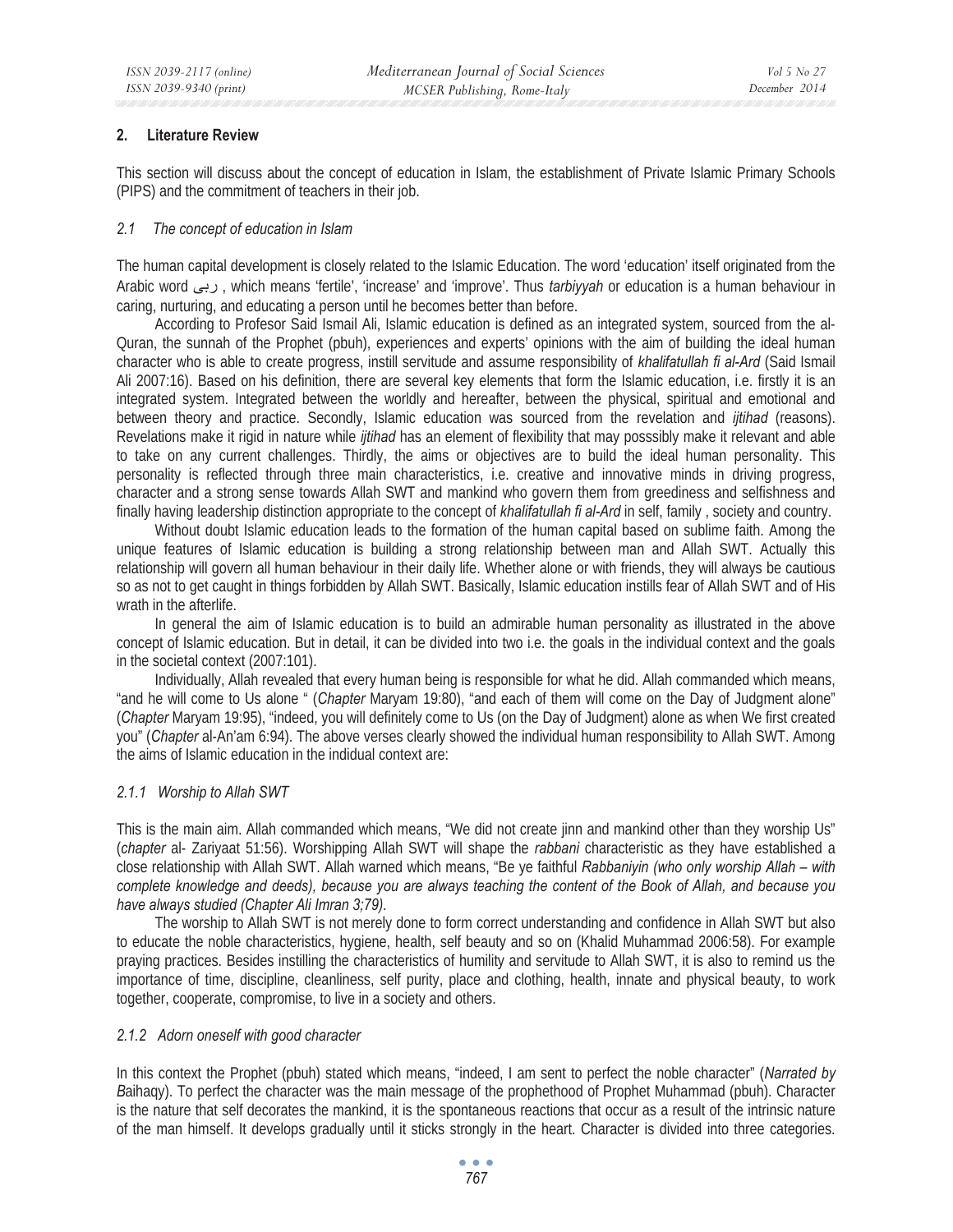First, good character for Allah SWT, second, for mankind and third for the environment. By implementing all the prophet's (pbuh) teachings, man will possess noble character and will be very productive.

## *2.1.3 Taking care of one's health*

Taking care of one's health is given great importance in the Islamic teachings. This is because all forms of worship to Allah SWT require good health. Haj pilgrimage for instance would be impossible unless they have satisfactory health. Similarly, other religious duties such as fasting and praying would not be complete without adequate good health. The sensitivity of the Islamic teachings towards health issues is touched upon in many places. Among the issues are on food. Allah SWT commanded that we eat food that are '*halalan tayyiba' 'Halal'* which means food that can be eaten. Eating foods that are *'haram'* (forbidden) not only would jeopardise health but also would lead to bad character. While *tayyiba*  means quality food (*Halal haram* 2006:14-15). Allah commanded which means, "*O mankind! Eat from what are on earth which are halal and good, and do not follow the Satan's foodsteps; because indeed, the Satan is your clear enemy*  (*Chapter* al-Baqarah 2: 168). The call for health care can also be seen from Allah's prohibition against certain things like drinking alcohol, eating carrions, adultery and others. It is clear, body health influences one's mind and soul to be productive and proactive. In this context, the Prophet (pbuh) stated which means, "the strong believers are better and loved by Allah SWT than those believers who are weak" (*Narrated by* Bukhary and Muslim).

The Prophet (pbuh) also made comparisons between the strong believers and the weak ones to the date tree standing strongly and the dry and old date tree that would fall even when someone just leaned onto it.

## *2.1.4 To increase self competency and competitive ability*

Islam is a great and noble religion. Thus, the aim of Islamic education is not just being able to do something, but being able to do the best ((Said Ismail 2007: 123). Verses of the al-Quran not only brought *hidayah (*guidance) to mankind, but it posseses good grammar and high literary works. This shows a person needs to do something above his ordinary capability. This is what is meant by competitive ability. When Allah SWT demanded mankind to look at camels, clouds, mountains, seas and so on, it does not mean by normal visions but by fully observable visions. In the al-Quran, Allah SWT commanded, which means,"truly the best person for thee to employ is the one who is strong, and trustworthy" (*Chapter* al-qasas 28: 26). Strong in the modern definition is competence while trust is integrity. Competency is a very necessary attribute to a Muslim no matter what field of endeavor. If he is a teacher, then be a competitive teacher, if a taxi driver, then be a competitive one. In this issue the prophet (pbuh) stated, which means, *"Indeed Allah loves a person when he does things, he does it with deligence and care"* (*narrated by* al-Baihaqy 1410H)

The aim of Islamic education in the context of Society are:

## *2.1.5 Building wisdom through life experiences*

Experience is a practice or human behaviour driven by a cause to achieve a purpose or a specific goal (Said Ismail Ali 2007: 127). Starting from the point of cause to the point of specific goal, there would be several activities which are, thinking and physical activities. Thus experiences are the combination of these two well- established activities. A student often utilises his brain in the process of understanding the learning content. However, to further facilitate the comprehesion, he needs to practise the learning process correctly and appropriately. Both of these processes are referred to as learning through experiences. Allah SWT reprimanded those who do not observe life ecxperiences. Allah commanded, which means, "they have hearts but do not try to understand, they have eyes but do not try to look, they have ears but do not try to hear. They are like farm animals, even more misguided than that…" (*Chapter* al-A'raaf: 179). What is explained in this verse, those who separate or break the relationship between mental activities and life experiences, they are like farm animals and worse than that because animals are not given the ability to think like humans. In the al-Quran Allah SWT commanded, which means, "*because they do not walk on this earth and see what happened to the those before them, while those before them were more strong and powerful than them*? (*Chapter* al-Rum: 9). While the Prophet (pbuh) stated, which means, *"a believer should not be bitten by a snake from a hole twice" Narrated by* Bukhary & Muslim (Humaidy 2002 vol. 3:13)

## *2.1.6 To activate the world and manage the Muslim community*

Islam considers mankind as the most valuable capital in building a civilised nation. To invest properties to build high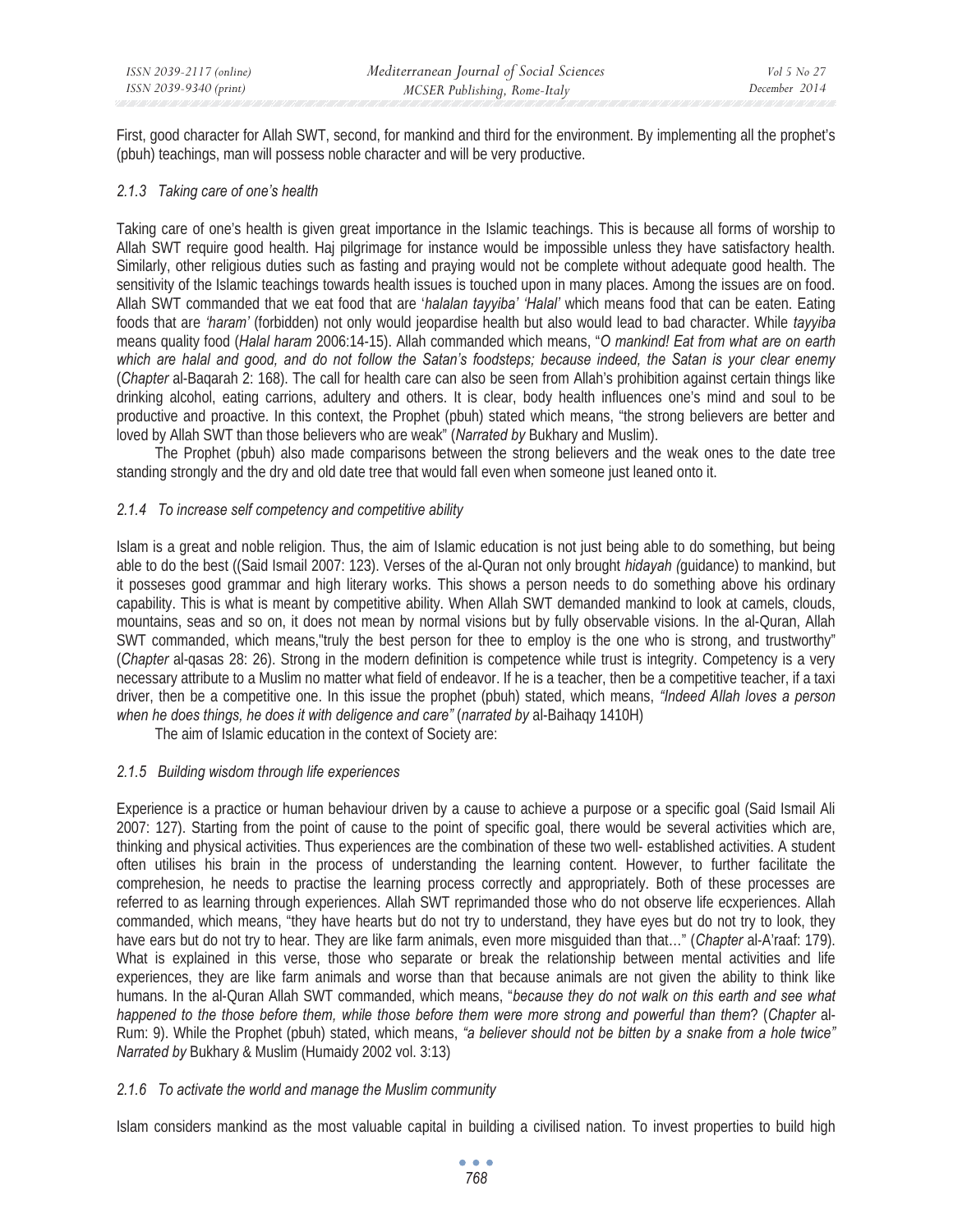attitude in mankind is the best investment and a guarantee in the continuity of investments in fields such as agriculture, industry, business and so on. Hence, Islam places great importance in the building of high attitude. The Prophet (pbuh) stated, which means, "*this world is a decoration, the best decorations are women who are salihah (*pure)" *narrated by Muslim* (Muslim Jil 4: 178). The *Hadith* explained the importance of human capital which is described as *solihah* women because they are the earliest and the most important educators in building generations of quality. Islam encourages innovations, and creativity, hence Allah SWT provided humankind with the said capability of the thinking mind. Allah SWT commanded, which means "*Do they willingly not use their effort to ponder the content of the Al-Quran? Or are their hearts locked up (prohibiting from receiving the teachings of Al-Quran)?* (*Chapter* 47: 24). In many verses related to the enviroment, Allah SWT urged mankind to take this mental advantage. For example, Allah SWT commanded, which means, ".*do they not wish to see how camels were created, and how the sky was exalted, and how mountains were uprighted and the earth was spread out?* (*Chapter* al-Ghasyiah 88: 17-20). In the context of managing the community, we have been shown well and clear by history from the Prophet (pbuh), and his companions. Too much had been done by the Prophet's (pbuh) companions, especially Sayidina Umar al-Khattab in innovating the govermental sysytem in creating a wide range of reforms especially in management. These examples could be directly referred to in the more specific books.

If we look at all the aims of the Islamic education, it actually narrows down to the development of high human capital. Quality human capital would develop Malaysia especially in achieving the aims of the developed nation status within the planned time frame.

#### *2.2 The establishment of PIPS in Malaysia*

PIPS refers to schools that are established on the inniatives of organisations or a group of particular individuals. It certainlay did not include schools fully built by the Federal Government or financially aided schools or state-run schools. In general private schools in Malaysia encompass Islamic and non-Islamic schools such as *pondok* schools, *tahfiz* schools, Islamic primaray schools, Islamic secondary schools, correspondence schools, international schools and schools for the expatriates.

Based on the records issued by the Private Education Division, Malaysian Ministry of Education, until June 30, 2012 there are 32 registerd PIPS. This figure seems small compared to the gross investigation on the numerous PIPS especially established in big cities. This reality is due to, there are private Islamic schools that are not registered with the Private Education Division besides others that are registered with The State Islamic Religious Department (Fathiyah, Asmawati, Lukman dan Samsilah, 2013).

If we traced the history of the early establishments of PIPS in Malaysia, it was triggered by the innitiatives of several organisations or the Islamic movements. Such Islamic movements like the *Parti Islam SeMalaysia* (PAS), *Angkatan Belia Islam Malaysia* (ABIM) and the *Jemaah Islah Malaysia* (JIM) took steps to open the Islamic primary and secondary schools and the tertiary levels to make changes to the existing national education system (Badlihisham Mohd Nasir, 2010). For example, PAS established the Islamic primary school known as Sekolah Rendah al-Munir in Terengganu and Sekolah Rendah Islam Darul Ulum (SRIDU) in Kedah in the 1990s. While following that, the Islamic movement ABIM also took similar steps to establish Islamic schools known as Islamic Primmary School (IPS). Further, the organisation of Jemaah Islah Malaysia, as a social missionary movement, emphasised on education to implement the renewals or reformations or *islah.* JIM was not left behind in establishing the Islamic primary schools known as Sekolah al-Amin. Sekolah al-Amin has a network of schools in most states in Malaysia and received favourable response from the local communities (Badlihisham Mohd Nasir, 2010). It should be stressed here, that all three Islamic movements were not only successful in establishing the Islamic primary schools that received a lot of community attention, but also in establishing the network of early childhood education (kindergartens), primary, secondary and tertiary education.

The establishment of PIPS was driven by several factors that could be understood. First, the community felt that the social turmoils in the society, especially among the young ones were caused by the breakdown in the education sysem that did not emphasise on the integration between academics and religion. Education based on religion and the existing universal Islamic values are believed to be able to address the social problems that befall today's society. Second, the community realised that the existing education system had shown many clearly seen evidences that it could only produce intellectuals but are barren in character and religious values. This caused irregularies and various crimes that still occur even among the intellectuals. Third, PIPS was established as a result of the needs and demands for a holistic education with Islam as its core and taking into account the acquisition of the English language and information technology skills (Rosnani Hashim, 2007). Thus, several PIPS that supported holistic Islamic education utilise the English language as a medium of instruction and information technology is optimally utilised in the teaching and learning process.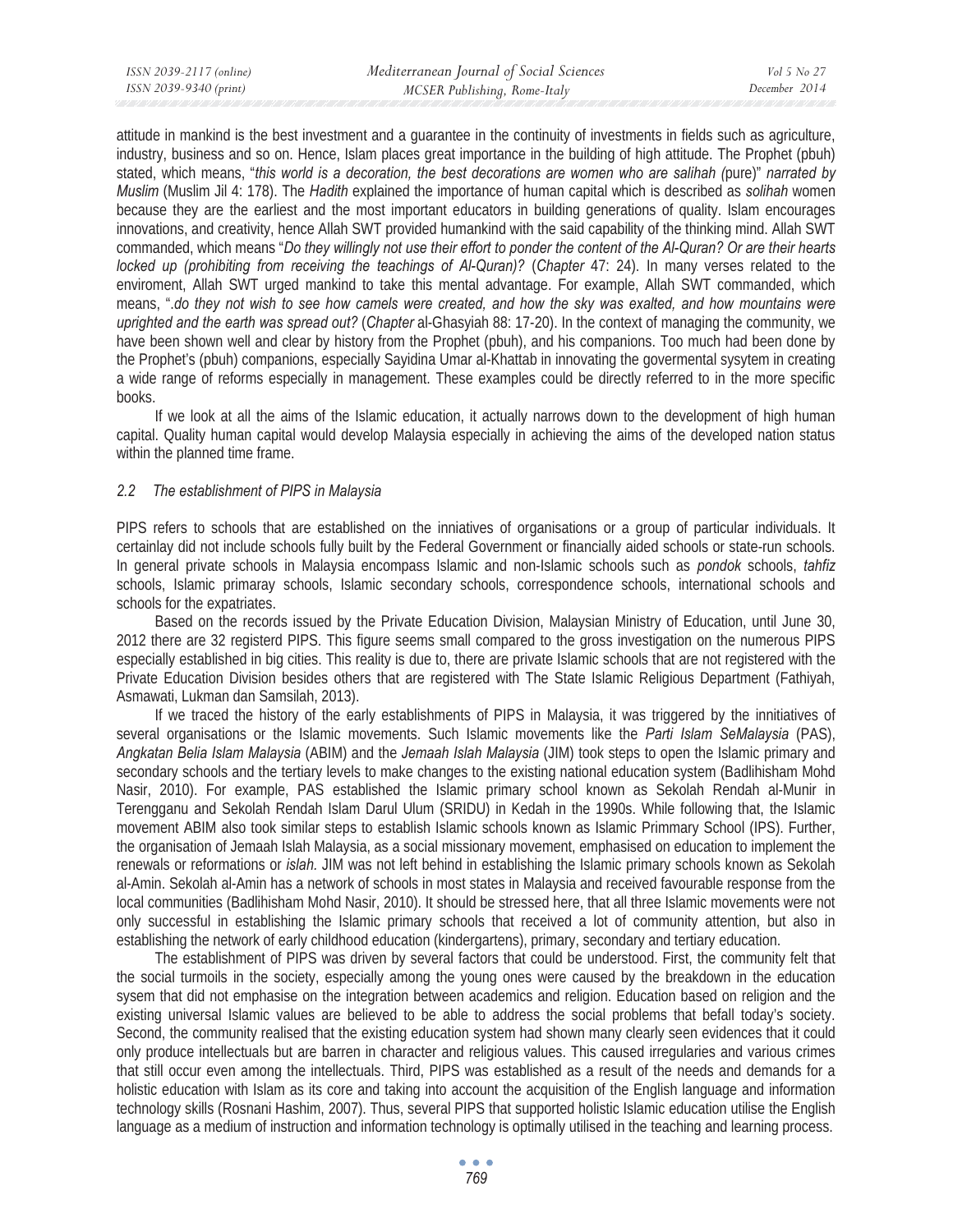It may be summarised that the establishment of the PIPS in Malaysia was an important implication from the community's awareness towards the importance of a holistic and integrated education system. The establishment of the said schools made a great contribution to the national education. It is a form of choice and also a platform for parents to assist the governmentin bearing the community's demands for the limited public Islamic schools. Nevertheless, the presence of the PIPS also has challenges and contraints that need efforts for improvements. These efforts narrow down towards improving the schools' infrastructures , teacher training, and the schools' financial, administrative and management problems.

#### *2.3 PIPS teachers' commitment in human capital development*

The term commitment is commonly used to refer to the characteristics or attributes that are very important in every employee, especially teachers. It refers to the characteristics of caring and dedication and more importantly responsibility and duties over self interests (Nias, 1989). Commitment is considered as a compulsory universal charateristic in all teachers. Studies on teacher commitment started as early as the 1950s (Tsui & Cheng, 1999). Most of these studies focused on identifying the components of commitment in the early stages of commitment ccntering more on the extent of teachers' work achievement in the schools' organisation. Elements of teacher commitment then was explored as more multidimensional involving not just the commitment to schools, but also commitment to the students as well as knowledge and professional skills (Tyree, 1996). These studies also found that commitment was closely related to teachers' values and ideology (Sun, 2004). Teachers who were commited would constantly adapt themselves to various reforms and changes in education and able to achieve career satisfaction (Elliott & Crosswell, 2001).

The importance of teacher commitment in supporting the achievement of the targets in education is irrefutable. Teacher commitment is the most critical factor in ensuring the quality of teaching, schools' organisational achievements, students' attitude and achievement and more so the learning outcomes and the set aims. Hence, teacher commitment is the fundamental element in determining the success and the future of education (Watson & Hutton, 2002).

Among the various demographic elements that had been associated with teacher commitment, the most important were length of service and experiences (Huberman, 1993). However, from the various studies in the world, the patterns were found to be inconclusive where there were studies that reported increased commitment was consistent with the length of working experience, and other findings that found otherwise. This was possibly be due to factors such as fatigue or burnout, especially if the given work load was beyond than what it should be.

Among the interesting aspect to explore associated with commitment is place of work. In Malaysia, there are two types of school i.e. the government schools and the private schools. Among the distinct differences of these two types of school are in terms of work load, job benefits, stability and equality in emolument and allowance. The commitment level and patterns reflected by the PIPS teachers could provide insight on the extent to which the context of the work place and social environment influence the level of commitment that teachers are willing to contribute. Hence this study was conducted to explore PIPS teachers' commitment in fulfilling the responsibility and trust undertaken to realise these noble intentions.

#### **3. Purpose of Study**

In general the aim of this study is to identify the level of PIPS teachers' commitment in performing their duties and resposibilities in developing and educating the pupils.

#### **4. Methodology**

The research methodology includes the research design utilised, population and sampling, research instruments and types of data analysis. It can help provide an insight into the strength of the findings presented by a study.

#### *4.1 Reseach design*

The research design is the fundamental structure of a study. It is a form of systematic strategies in conducting a research. Through research designs, a reseacher can obtain answers to questions more objectively, accurately and more reliable and economical (Kerlinger, 1986). This study utilisesd the quantitative approach based on the survey desc riptive design. This design is deemed suitable to providr a comprehensive insight on the variables under study i.e. PIPS teachers' commitment in human development in Malaysia.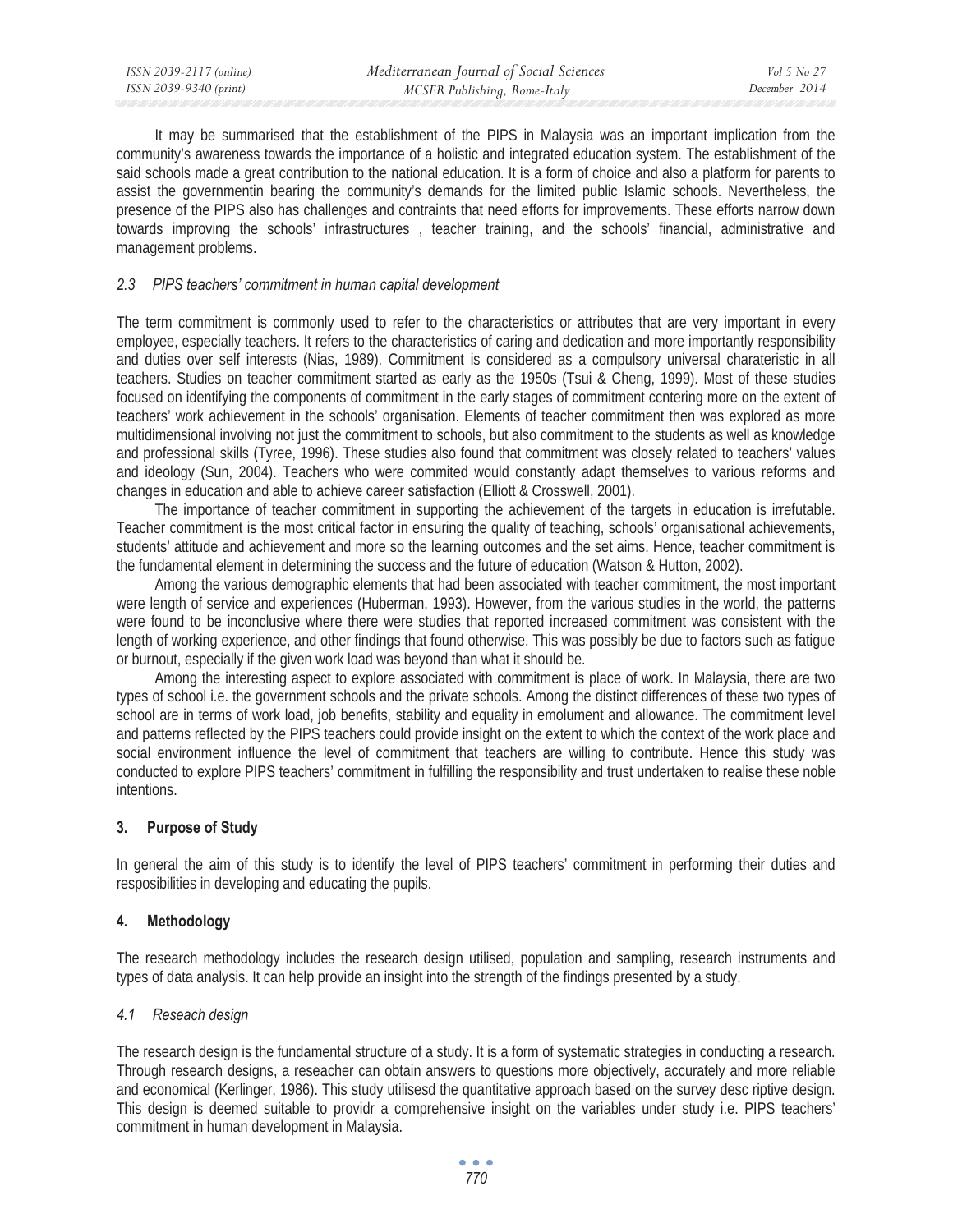#### *4.2 Population and sampling*

The target population of this study were the PIPS teachers in Malaysia. However, the reasonable sample size determination was based on the analysis of the power of the sample size. This was because the statistical power could guide the researcher on the extent that his study could be economically continued by obtaining similar findings if the same study is to be repeated in the future by other researchers (Othman Mohamed, 2001). Therefore based on Borg and Gall (1983), the smallest sample size for correlational analysis is 30. Again according to the resolution made by Fraenkel and Wallen (1996), descriptive studies must have a minimum of 100 subjects. While for correlational studies, the number is fixed at 50. In Social Science studies, it is sufficient to have the sample size with the power of .8, with medium effect size of .30 and the significant level at  $\alpha$ =.05.

For this study, the sample size determination was done by referring to the Table by Krejcie & Morgan (1970). The Stratified Random Sampling was utilised to obtain the sample of teachers. A total of 305 questionnaires were recieved but only 284 were fully completed and analysed.

#### *4.3 Location of study*

In this study, the study locations represented all the PIPS in Malaysia according to the predetermined zones i.e. north zone, central zone, east zone and the south zone.

#### *4.4 Research instrument*

A set of questionnaires was used to obtain data and information from the PIPS teachers. The research instrument was developed by taking into consideration sugesstions from Cohen, Manion & Morrison (2001) and a panel of experts who verified the validity and the reliability of the instrument. The Cronbach Coefficient Alpha (DeVellis, 1995) method was applied to obtain the reliability index of the developed instrument.

#### *4.5 Data analysis*

To analyse the data related to the implementation of the PIPS, descriptive statistics that involved percentages, mean and standard deviations were utilsed for the pattern and level of commitment of the PIPS teachers' in human development. Qualitative data obtained were analysed using the Statistical Package For The Social Sciences (SPSS).

#### **5. Findings and Discussion**

#### *5.1 Respondents' Demography*

**Table 1:** PIPS Teachers' Demography

|                             |               |     | $\%$ |
|-----------------------------|---------------|-----|------|
| Gender                      | Male          | 54  | 19.0 |
|                             | Female        | 230 | 80.9 |
|                             | Ya            | 29  | 10.2 |
| <b>Teaching Certificate</b> | Tidak         | 255 | 89.8 |
|                             | <b>SPM</b>    | 30  | 10.7 |
|                             | <b>STPM</b>   | 39  | 14.0 |
| Highest Academic Level      | Diploma       | 77  | 27.5 |
|                             | Bachelor      | 116 | 41.4 |
|                             | Master        |     | 1.4  |
|                             | <b>Others</b> | 14  | 5.0  |

Based on Table 1 above, the respondents consisted of 230 female teachers and 54 male teachers. In terms of the highest academic level, the majority of the teachers surveyed were bachelor degree holders (41.4%) and followed by diploma holders (27.5%). The majority or most of the teachers surveyed did not have teaching certficates (89.8%). However, to overcome this deficiency, the researchers found that the teachers had attended several trainings or courses such as those related to teaching and learning methods (71.2%), planning of teaching preparations (77.9%), classroom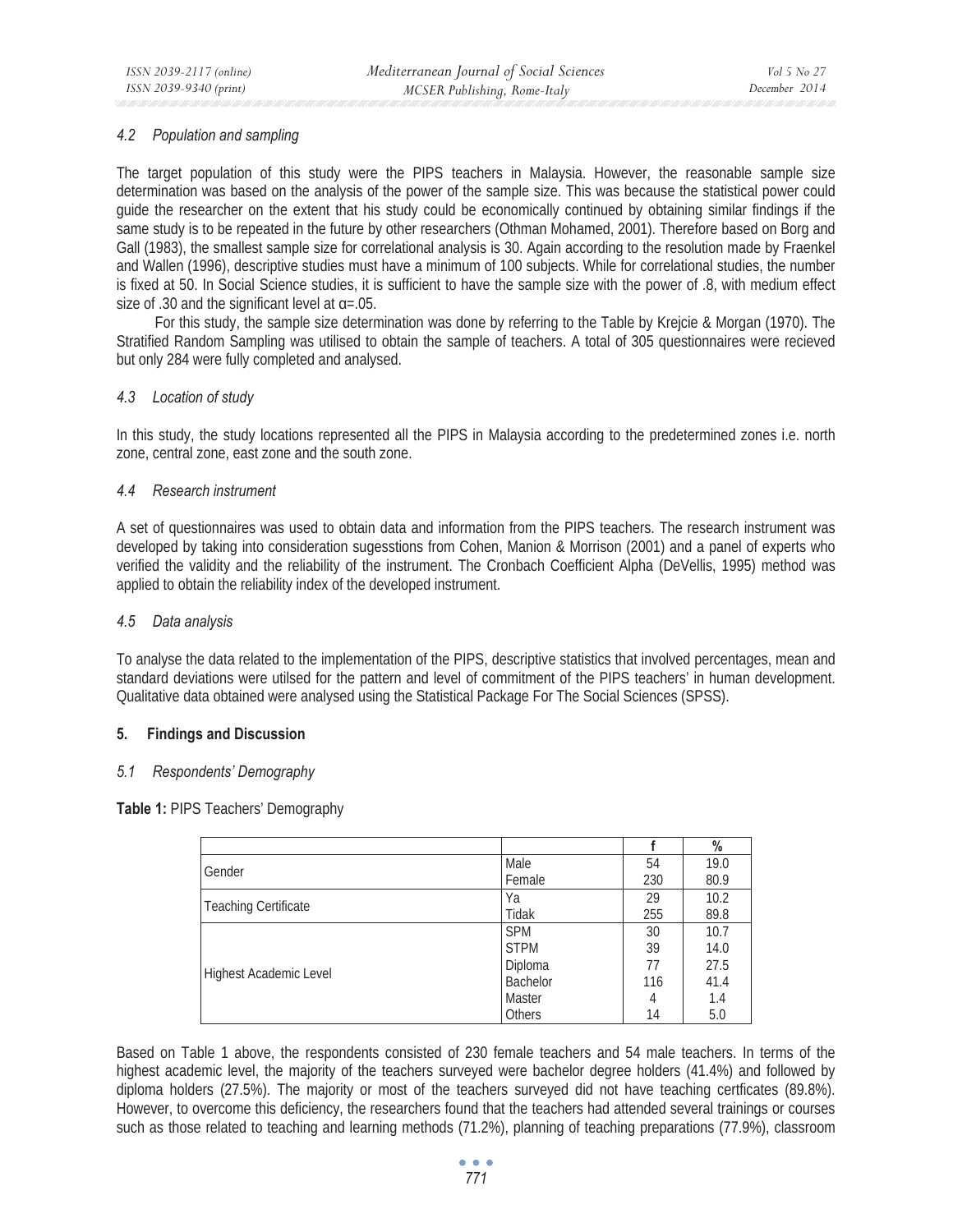| ISSN 2039-2117 (online) | Mediterranean Journal of Social Sciences | <i>Vol</i> 5 No 27 |
|-------------------------|------------------------------------------|--------------------|
| ISSN 2039-9340 (print)  | MCSER Publishing, Rome-Italy             | December 2014      |

control and management (66.7%), and teaching aids (58.6%). However, the findings showed that more than fifty percent of the teachers did not or had not attended courses related to computer literacy. Exposure to the attractive use of computers and softwares is essential in teaching and learning to diversify the teaching aids utilised. Not only that, teachers should also be exposed to the use of sophisticated and comprehensive multi-media technology in accordance with the the current advancement of technology. The findings also showed that only 42.3% of the teachers had attended thinking skill courses. It is important to instill thinking skills among pupils in order to produce critical, creative and innovative individuals. As according to Ahmad Mohd. Salleh (2004), to achieve Vision 2020, education in Malaysia must make thinking skills as the basis in knowledge acquisition and skills in all subjects.

### *5.2 PIPS teachers commitment in human capital development*

Based on Table 2 below, it was found that PIPS teachers had a high level of commitment.This was because all the mean values obtained were between 4.00–5.00. Teachers were found to have very high commitment, for example they "strive to improve their performance in schools from time to time" (mean=4.44, SD=.652), "strive to do the best for the school" (mean=4.41, SD=.660), and "strive to improve the quality of the school" (mean=4.35, SD=.668). The majority of the teachers (mean=4.37, SD=.603) also felt responsible towards their work.

| No              | <b>Item/Statement</b>                                             | <b>Mean</b> | <b>SD</b> |
|-----------------|-------------------------------------------------------------------|-------------|-----------|
|                 | Happy to spend my whole career as a teacher in this school.       | 4.19        | .797      |
| $\mathfrak{D}$  | Accept the problems of the school as my problems.                 | 3.92        | .881      |
| 3               | Sense of belonging to the school.                                 | 4.25        | .755      |
| 4               | Feeling comfortable working in this school.                       | 4.19        | .761      |
| 5               | Strive to do the best for the school.                             | 4.41        | .660      |
| 6               | Strive to improve my performance in the school from time to time. | 4.44        | .652      |
|                 | Strive to improve the quality of the school.                      | 4.35        | .668      |
| 8               | Commited towards work in the school.                              | 4.34        | .677      |
| 9               | Satisfied with the service I provide in the school.               | 3.95        | .757      |
| 10 <sup>1</sup> | Responsible towards my work.                                      | 4.37        | .603      |
| 11              | Dedicated towards my work.                                        | 4.34        | .646      |
| 12              | Wish to find another job.                                         | 2.93        | 1.428     |

**Table 2** : PIPS Teachers Commitment

The researchers were impressed when the majority of the teachers (mean=2.93, SD=1.428) surveyed denied they wished to find another job. This was due to the feelings of love or sense of belonging towards the school which was rooted in their hearts. Such feelings were important for they created positive attitudes towards the school, pupils and towards themselves. For example, teachers had a sense of responsibilty to improve the quality of the school (min=4.35, SP= .668) and personal performance (min=4.44, SP= .652). They too would always internalise the values of dedication and commitment towards their assigned duties. Further, the teachers (min=3.92, SP= .881) acknowledged that the school's problems were also theirs.

Indeed the duties and responsibilities of a teacher or educator when done with sincerity not only reap rewards on earth but also in the hereafter. Teachers should internalise and instill in their hearts and souls that their duties are a form of trust that should be implemented honestly and with sincerity. In fact in Islam, teachers as *murabbi, muaddib* and *mu'allim* assumed an honourable responsibilty.Therefore, teachers should not ignore this honour awarded by Allah SWT by defiling it, just to pursuit worldly rewards. Allah commanded, which means:

Say *it, is it the same for those who know with those who do not. Indeed, those who received warning and guidance are only among His learned and wise servants (Al-Quran, chapter az-Zumar: 9) Allah SWT will raise to several positions among you who are believers and those who are given knowledge. (Al-Quran, chapter al-Mujadalah:11)* 

In terms of school comfort, the study showed that teachers (min=4.19, SP= .761) were satisfied and felt comfortable in schools. However, based on the researchers' observations, the infrastrucures in several schools needed to be upgraded such as the library, prayer rooms, assembly halls and toilets. Similarly, sophisticated equipments and teaching aids should be addressed to ensure that pupils experience condusive learning environment, comfortable and